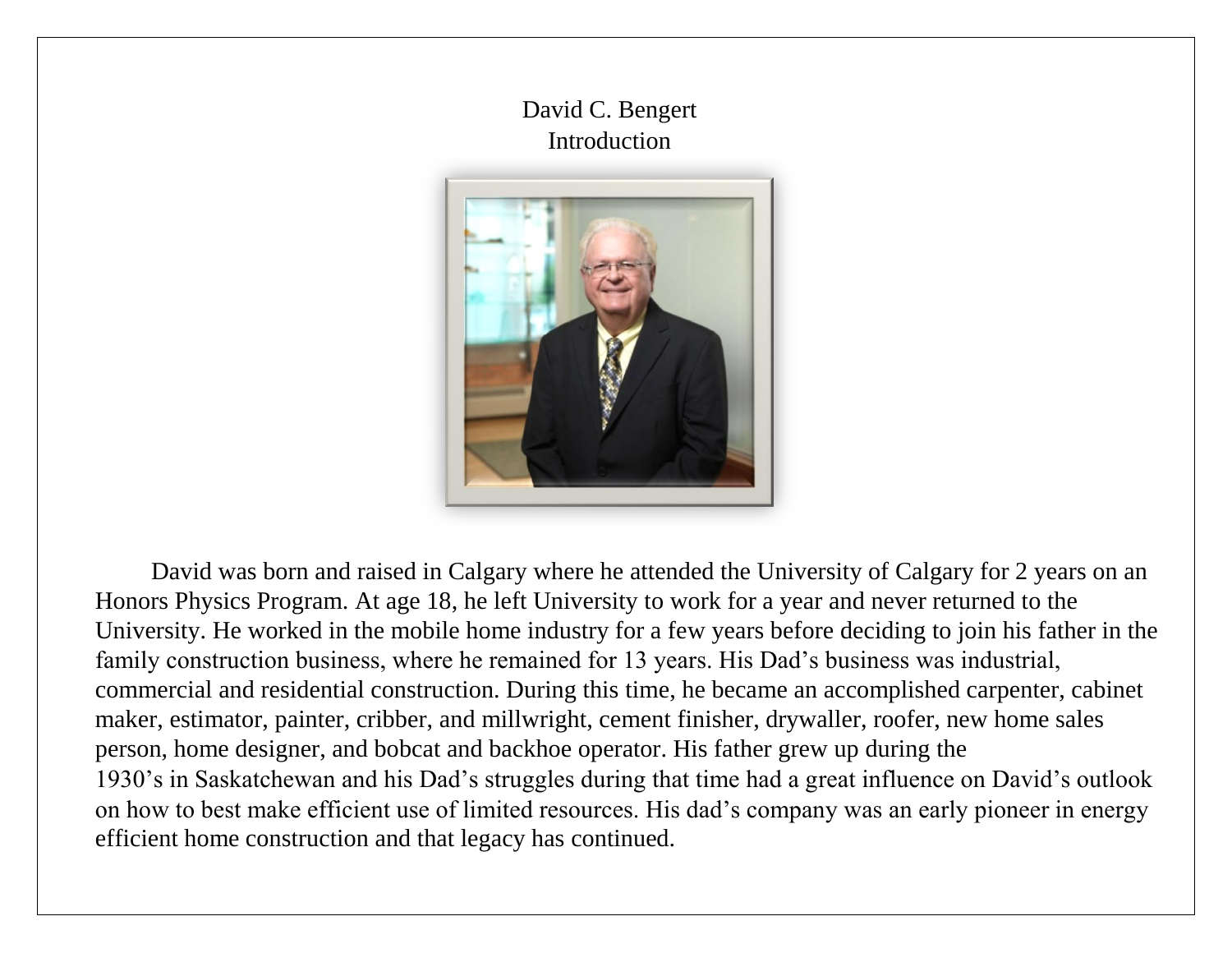In October of 1987, he took a framing labor contract with Homes by Jayman on a multifamily project in SW Calgary. In April of 1989, he accepted a position with Jayman as Multi-Family Estimator. In December of 1989, he was promoted to Construction Manager for the AC Westman division in Edmonton. Since returning to Calgary in 1992, he has held several positions with Jayman, including Senior Estimator, Custom Homes Project Manager, Manager of Pre-Construction and Manager of Purchasing and Estimating, General Manager of Style Magic and Corporate Purchasing and then moved to the position of Director of Corporate Purchasing. In August of 2013, David was transferred to his current role of Vice-President of Construction for MasterBuilt Hotels.

He is very active in the CHBA as a volunteer and is the past President of Built Green Canada. In 2001. While researching the market for a new housing division in Denver, he became familiar with Built Green Colorado. He immediately started working on the creation of a residential environmental building program for Canada. In 2003, he was the Chairman of the committee that developed Built Green Alberta and personally wrote the first version of the checklist. He became President of Built Green Canada in October of 2003 and continued in that role until March of 2011. During his tenure, the program expanded into British Columbia and Ontario and now includes over 18,000 registered homes.

He has been a speaker at numerous conferences across Canada on Green Building and has been an editorial contributor to several newspapers and magazines. He is recognized as an expert witness in residential estimating and purchasing by the Provincial Court of Alberta.

Major Business Accomplishments:

#### **August 1973 to February 1986, Minority Partner in Bengert Construction Ltd. (Family Business)**

Working in commercial, industrial and residential construction.

Supervised construction of new GM dealership, four warehouses for Engro Fertilizer, three new Muffler and Brake shops, New 2 story upholstery building, 12 bulk fertilizer handling stations for Engro, and the first precast concrete grain elevator in Alberta.  $\square$  Designed, estimated, supervised and sold 38 new custom homes from 1981 to 1989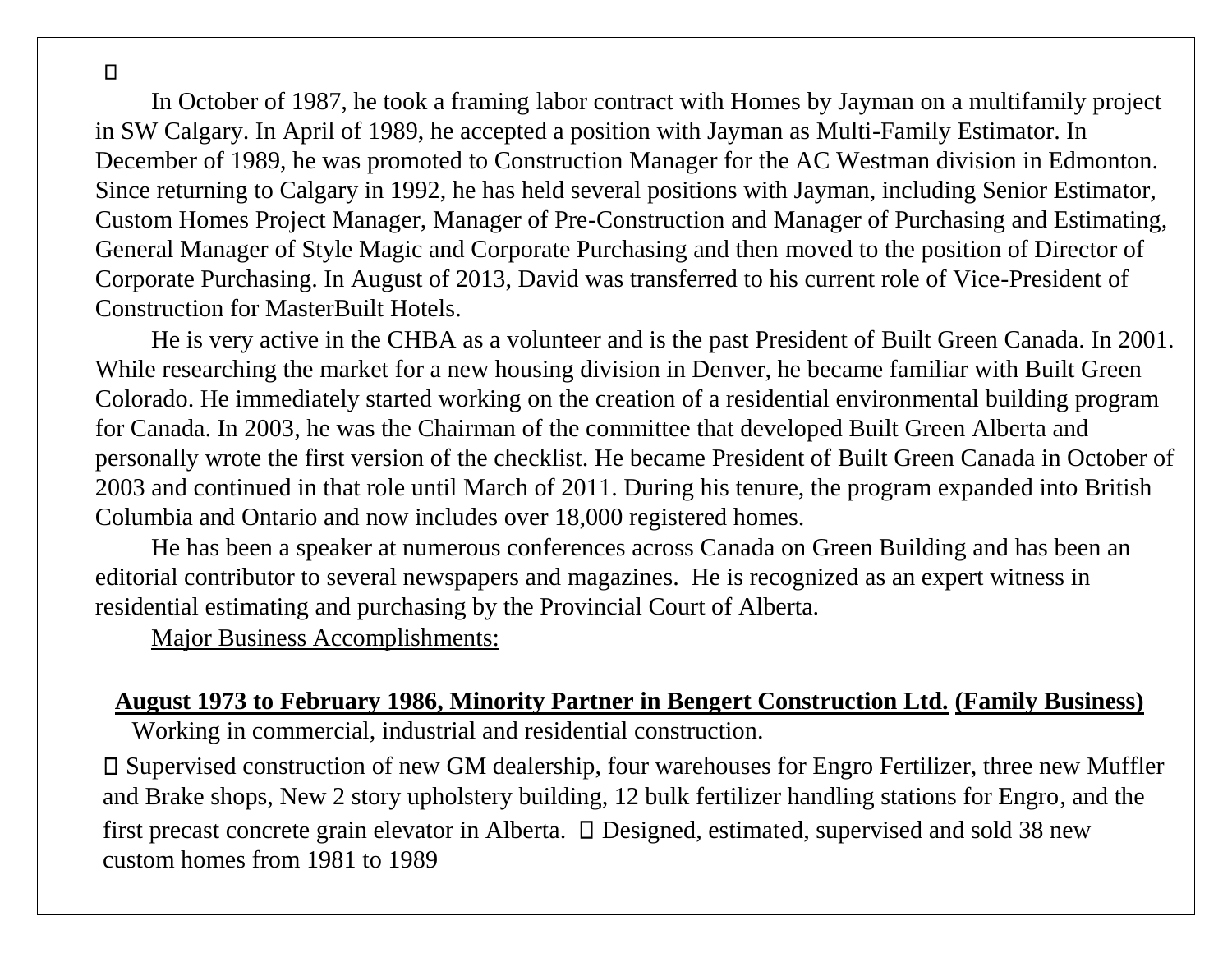# **April 1989 to August 2013, Jayman Master Built Inc**

- Project Manager for two custom show homes for AC Westman Signature Homes and the Calgary Stampede Dream Home.
- Supervised construction of Klondike Days Dream Home
- Prepared estimates and budgets, set selling prices, supervised sales, design and construction of seven high end custom homes.
- Set up database and implemented Timberline Estimating Software in Calgary, Vernon and Edmonton. Trained and hired estimators in all cities.
- Organized yearly tender, prepared documentation and detailed analysis of tender, including award or termination of contracts.
- Wrote sub-contractor agreements, scopes of work, bidding instructions and all specifications.
- Supervised the implementation of the FAST production system in Calgary, Edmonton, Lethbridge, Vancouver and Denver.
- Worked with SAIT and Genstar to build the Smart 2000 demonstration home and to develop the first structured wiring specification for new homes.
- Supervised design and construction of Calgary Design Centre and developed pricing systems and procedures for the same.
- Supervised the development of detailed construction schedules for the Build Pro Scheduling System and assisted in implementation and training in Calgary and Edmonton.
- Developed new specifications that included BuiltGreen and ensured that Jayman would build and register the first BuiltGreen home in Calgary.
- Worked with Alberta Eco Trust to design and construct the Eco-Home in suburban Calgary.
- Actively supervised design and product mix for Foothills Lottery Homes in Calgary and Caritas Lottery Homes in Edmonton. This consisted of three custom homes in each city per year over a ten-year period

 $\Box$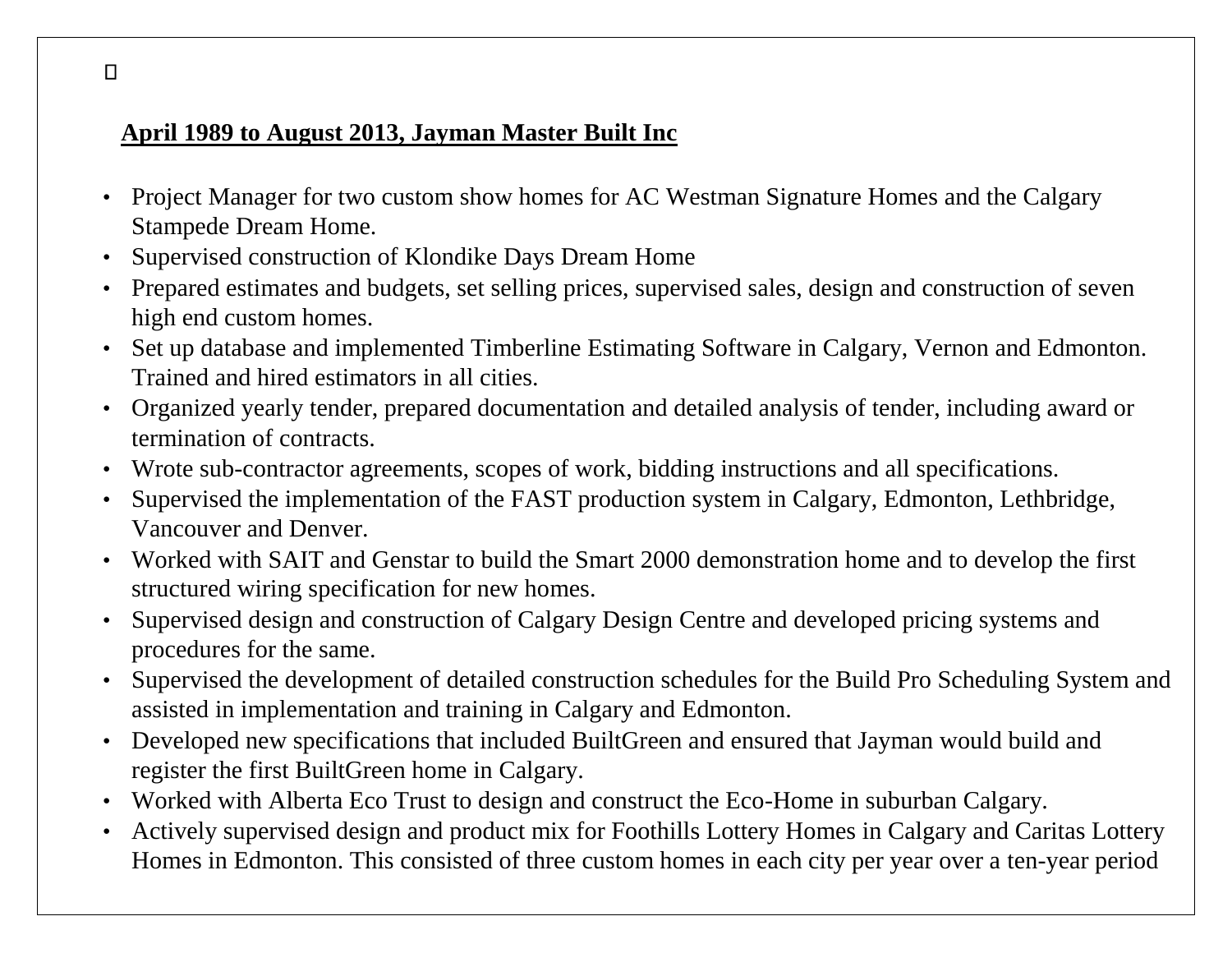- $\Box$
- Project Manager for custom residences for the two owners of Jayman. Selected products, supervised construction staff and liaised with interior designer and architect.
- Worked with marketing department and agencies on campaigns, brochures and launch events.
- Designed and constructed a new personal residence in 2005, which won the Provincial Green Vision Award for environmental design. The same home was a finalist for best Custom Home in Canada at the Canadian Home Builders National Conference.

Manage all aspects of the Retail operations of Wendi Interiors in Calgary and Edmonton,

- Manage the Show home merchandising group in Calgary and Edmonton, including product procurement and setting up of show homes.
- Supervise overall design and construction of Edmonton design centre.
- Supervise design and renovation of the Calgary Design Centre and hire new Manager.
- Create energy efficient Canadian specification for the Microtel Inn and Suites by Wyndham
- Manage all procurement for new hotel in Estevan on behalf of MasterBuilt Hotels Construction
- Develop relationship with several Asian manufacturers for supply of products for all construction divisions.
- Consult with IT team on building of estimating database and integrated schedule for Hotel Construction
- Developed relationship with Samsung to introduce their line of LED's and solar panels to the market in western Canada.

### **August 2013 to present time, Vice-President of Construction, MasterBuilt Hotels**

• As VP of Construction for MasterBuilt Hotels, David has been responsible for the complete construction of 6 new Microtel Inn and Suites by Wyndham. Three of those Hotels were in Saskatchewan, two in British Columbia and one in Alberta. All those Hotels were built on budget and on time. David currently has Two Other Hotels under construction, in Fort McMurray Alberta and Ladysmith British Columbia.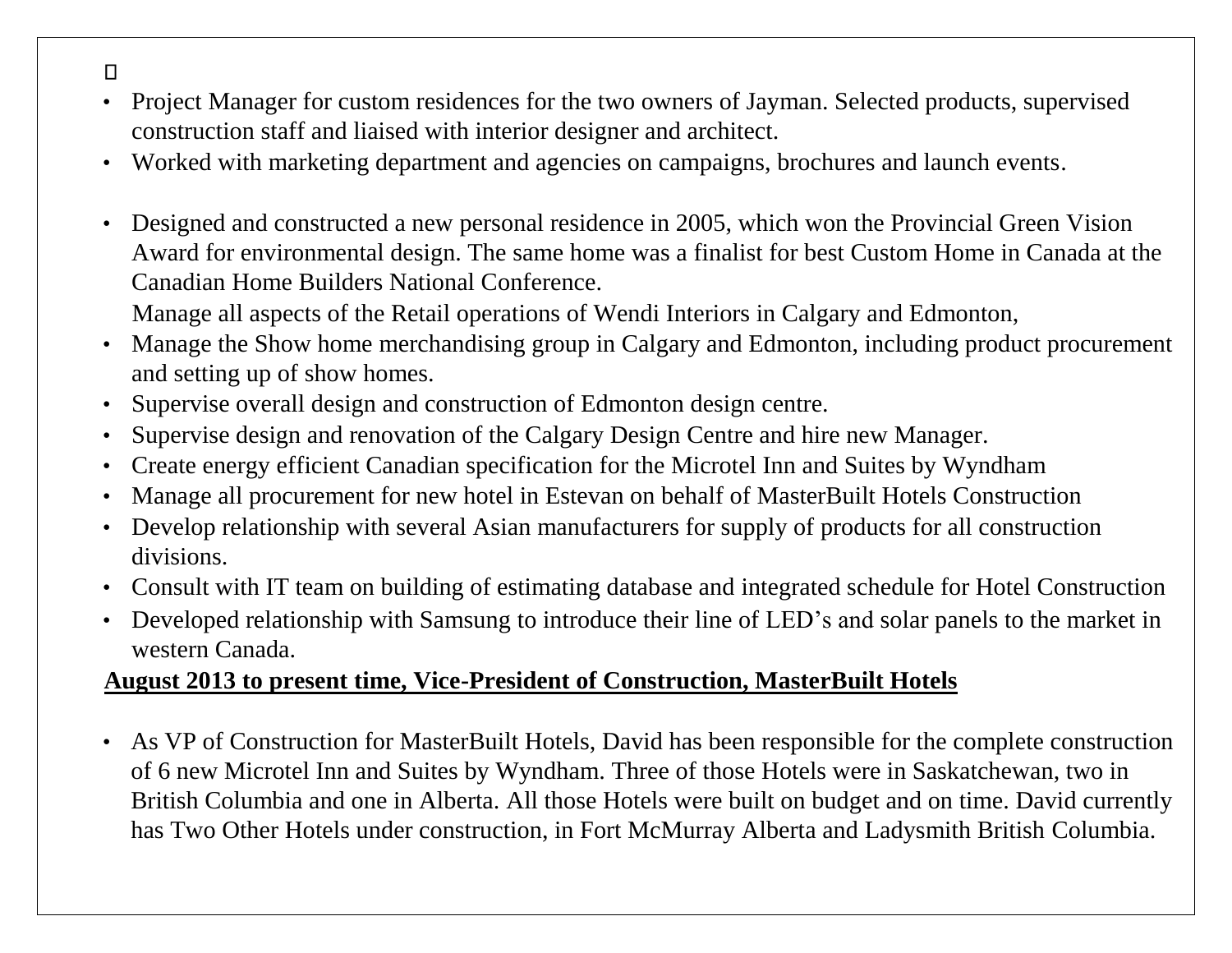• David is responsible for the creation and implementation of the new version of the Canadian Performance Specifications for Microtel Inn and Suites by Wyndham. As part of that role he oversees all other Franchisee Microtels under construction in Canada for specification and design compliance. Currently there are two other franchisee Microtel's under construction in Canada and 11 others in planning.

#### Education and Personal Accomplishments:

- Grade 12 diploma 1968
- 2 Years at U of C in Honors Physics, 1968/1970
- Member of the Purchasing Management Association of Canada since 1999. PMAC courses include, Principles of Buying and Principles of Inventory Control and Logistics.
- Member of the Institute for Supply Management since 2007. ISM Seminars completed include; Fundamentals of Purchasing, Driving Down costs through Price/Cost Analysis, Finance for the Supply Management Professional, Contracting: Beyond the Basics, Negotiations Part 1 and 2, Business Practices and Sustainability and Social Responsibility for the Supply Professional
- Received the C.P.M. (Certified Purchasing Manager) designation in 2010 from ISM. Currently working on his C.P.S.M. (Certified Professional Supply Manager) designation from ISM.
- Volunteer with CRHBA for nine years.
- Certified as Prime Contractor by Alberta Construction Safety Association
- Speaker/Seminar Presenter at; Energy and Environmental Building Association in Colorado Springs, Manitoba Home Builders Forum, Toronto Builder Symposium, Innovations in Building Science in Vancouver, Alberta Urban Municipalities Association in Calgary, Construction Solutions Conference in Calgary, CMHC, SAIT, CRHBA, LHBA, ERHBA, Red Deer HBA, Canadian Home Builders National